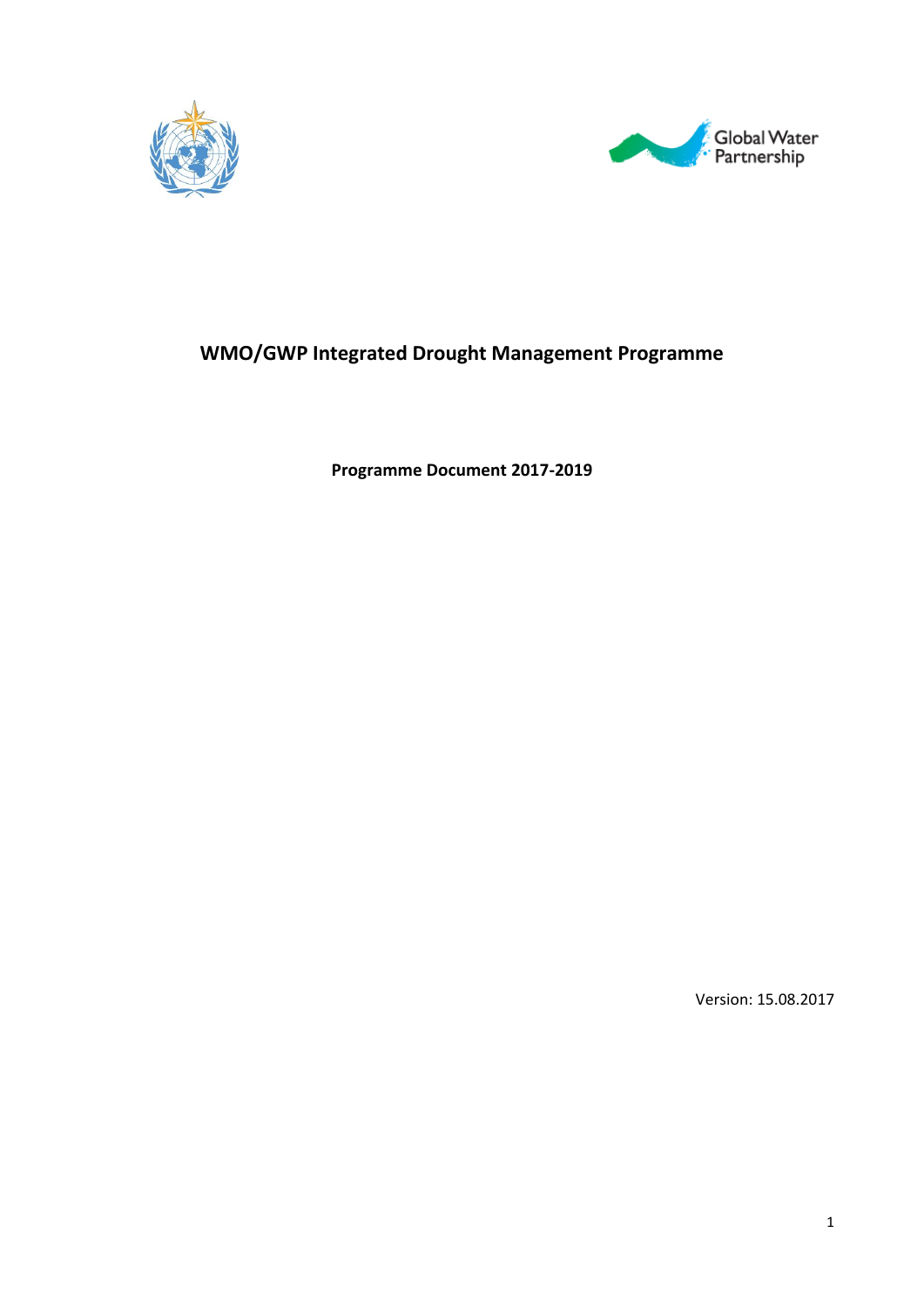## **Thematic Programme**

## **Contents**

| 1. |                                |                                    |  |
|----|--------------------------------|------------------------------------|--|
|    | 1.1                            |                                    |  |
|    | 1.2                            |                                    |  |
| 2. |                                |                                    |  |
|    | 2.1                            |                                    |  |
|    | 2.2                            |                                    |  |
|    |                                |                                    |  |
|    | 2.3<br>2.3.1<br>2.3.2<br>2.3.3 |                                    |  |
| 3. |                                |                                    |  |
|    | 3.1                            |                                    |  |
|    | 3.2                            |                                    |  |
|    | 3.3                            |                                    |  |
|    |                                |                                    |  |
| 4. |                                |                                    |  |
|    | 4.1<br>4.1.1                   |                                    |  |
|    | 4.2                            |                                    |  |
|    | 4.2.1                          |                                    |  |
|    | 4.2.2                          |                                    |  |
|    | 4.3<br>4.3.1                   |                                    |  |
| 5. |                                |                                    |  |
|    | 5.1                            |                                    |  |
|    | 5.2                            | 15<br><b>Governance Structure.</b> |  |
| 6. |                                |                                    |  |
| 7. |                                |                                    |  |
| 8. |                                |                                    |  |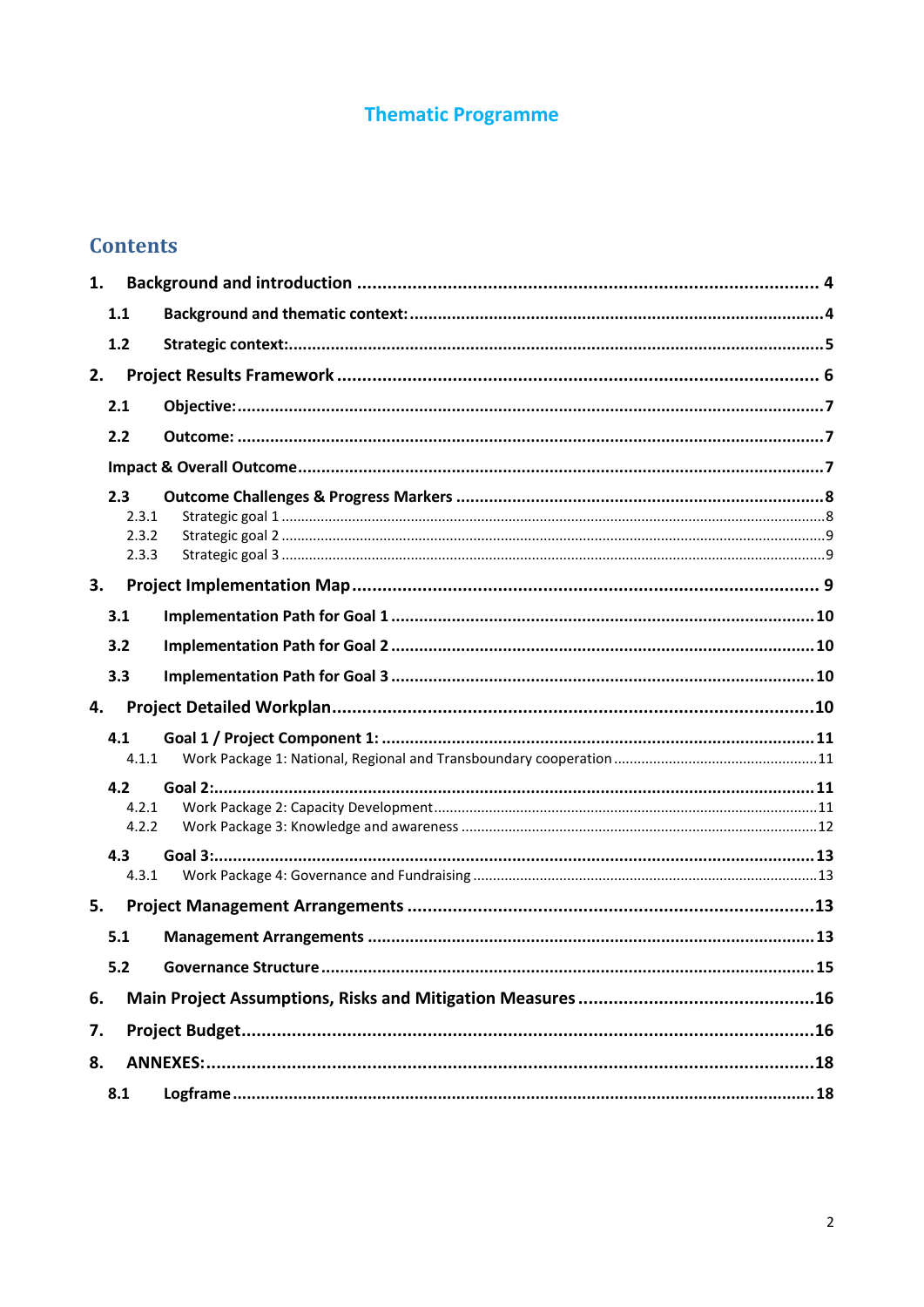# **Project Data Sheet**

| <b>Project Name</b>  | Integrated Drought Management Programme (IDMP)                                                                                                                             |
|----------------------|----------------------------------------------------------------------------------------------------------------------------------------------------------------------------|
| <b>WMO Promoter</b>  | Robert Stefanski (Chief, Agricultural Meteorology Division, WMO; Head of IDMP<br><b>Technical Support Unit)</b>                                                            |
| <b>GWPO Promoter</b> | Frederik Pischke (Senior Programme Officer, GWPO based at WMO)                                                                                                             |
| <b>Duration</b>      | 2017-2019                                                                                                                                                                  |
| <b>Financing</b>     | GWP: Water and Climate Programme                                                                                                                                           |
|                      | WMO: Environment Canada and Core budget                                                                                                                                    |
| <b>Project</b>       | September 2016 - January 2017                                                                                                                                              |
| preparation stage    |                                                                                                                                                                            |
| (A)                  |                                                                                                                                                                            |
| <b>Project</b>       | January 2017 - December 2019                                                                                                                                               |
| implementation       |                                                                                                                                                                            |
| stage (B)            |                                                                                                                                                                            |
| <b>Objectives</b>    | To support stakeholders at all levels by providing policy and management guidance<br>and by sharing scientific information, knowledge and best practices for Integrated    |
|                      | Drought Management.                                                                                                                                                        |
| <b>Partners</b>      | WMO, GWP and its network and the 30 IDMP partners and other relevant<br>international initiatives                                                                          |
| <b>Target groups</b> | Regional, National and Local institutions facing drought management challenges                                                                                             |
| <b>Outcomes and</b>  | The IDMP will contribute to sustainable development and integrated drought                                                                                                 |
| main expected        | management approaches as well as improved global coordination of drought-                                                                                                  |
| results              | related efforts of existing organizations and agencies with regard to:                                                                                                     |
|                      | Shift of the focus from reactive (crisis management) to proactive drought                                                                                                  |
|                      | management measures through improved planning and policies                                                                                                                 |
|                      | consistently advancing the three pillars of drought management                                                                                                             |
|                      | Evolution of the knowledge base to strengthen the three pillars of<br>$\bullet$<br>integrated drought management with experiences applied and exchanged                    |
|                      | among the global, regional, national and local level                                                                                                                       |
|                      | Strong partnerships on integrated drought management from expert                                                                                                           |
|                      | institutions and financial partners resulting in increased applications of                                                                                                 |
|                      | integrated drought management in practice<br>Direct linkages to the work of countries to address SDG 1, 2, 6, 9, 11, 13, 15 and 17,                                        |
|                      | the Sendai Framework for Disaster Risk Reduction, as well as work in implementing                                                                                          |
|                      | the Nationally Determined Contributions (NDCs) under the Paris Agreement are                                                                                               |
|                      | being made by the IDMP.                                                                                                                                                    |
|                      | The IDMP aims to strengthen drought management by focusing on the three pillars                                                                                            |
|                      | brought forward by the High-Level Meeting on National Drought Policies and                                                                                                 |
|                      | adopted by the IDMP and its partners in the first phase (2013-2016) of the IDMP: i)                                                                                        |
|                      | drought monitoring and early warning systems; ii) vulnerability and impact                                                                                                 |
|                      | assessment; and iii) drought preparedness, mitigation and response.                                                                                                        |
|                      | While the spatial scope of the IDMP is global, the results are expected to be policy                                                                                       |
|                      | relevant and tailored to specific regional and national needs and requirements<br>through regional initiatives. The intent is to facilitate actors and partners in various |
|                      | sectors, disciplines, and institutions to provide better drought monitoring and                                                                                            |
|                      | prediction on a global and regional basis, and to use it effectively in the                                                                                                |
|                      | development of short-term and long-term drought management plans and actions.                                                                                              |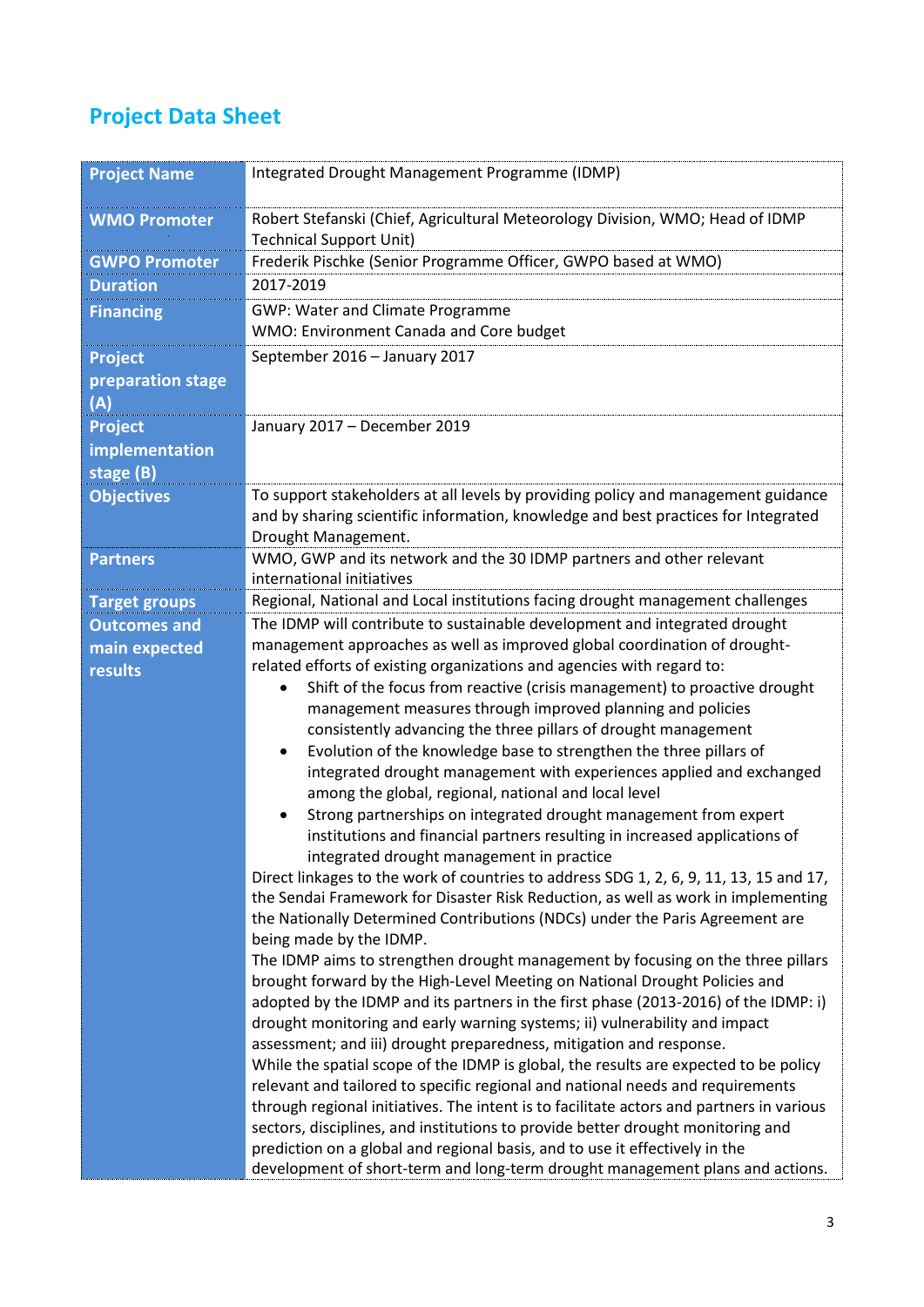# <span id="page-3-0"></span>**1. Background and introduction**

## <span id="page-3-1"></span>**1.1 Background and thematic context:**

Investment in drought management is a no/low regret investment with substantial co-benefits to socioeconomic development and through ecosystem services. For example, water insecurity costs the global economy some US\$ 500 billion annually, according to an international expert task force convened by the Global Water Partnership and the Organisation for Economic Co-operation and Development (OECD). This study found that major droughts were found to reduce per capita GDP growth by half a percentage point. In particularly vulnerable economies, a 50% reduction in drought effects could lead to a 20% increase in per capita GDP over a period of 30 years. An IDMP working paper on the Benefits of Action and Costs of Inaction by the IDMP (WMO and GWP 2017) summarizes evidence on the merits of risk management approaches compared with traditional crisis management approaches. Albeit many available estimates of drought costs are partial and difficult to compare and too little is known about the costs of indirect and longer-term drought impacts because of lack of data there is strong evidence on the merits of targeted drought risk management interventions.

The IDMP provides a platform and mechanism to enhance drought management capacities in a coordinated, pro-active and responsive manner based upon improved drought prediction and monitoring services, and the collaboration of partners representing all relevant sectors in drought management. In the first phase from 2013-2016 the IDMP has developed a sound governance framework, elements of a HelpDesk on Integrated Drought Management, technical guidance (e.g. National Drought Management Policy Guidelines, Handbook of Drought Indicators and Indices), which have been applied at the regional and national level, regional and national projects (IDMP in Central and Eastern Europe, the Horn of Africa and West Africa, Mexico, the South Asian Drought Monitoring System, and initiatives in Central and South America). These advances were facilitated through a strong partnership with expert institutions in drought management, whose collaboration has been secured through the agreement between the Secretary-General of WMO, the Executive Secretary of GWP and the head of the partner organization. A list of the 35 partner organizations is included in section 5.1 below.

The lessons from the first Work Programme (2013 – 2016), which were scrutinized through an external review conducted from September through December 2016 and which gave a strong recommendation to continue the path taken, have been included in the design of the present work programme. In collaboration with the APFM the development of an enhanced business model has also been started in late 2016 and early 2017, which will inform the evolution of the IDMP.

This project document describes the high-level activities developed at the global level, which are underpinned by the regional IDMP initiatives described in separate project documents. By collectively working on improving drought management through a risk-based approach, societies can become more resilient to future drought episodes and, subsequently, reduce the economic, social, and environmental impacts associated with this pervasive natural hazard.

The IDMP was launched by WMO and GWP in 2013 at the High-Level Meeting on National Drought Policies (HMNDP) to support implementation of the HMNDP outcomes, which include inter alia (HMNDP Final Declaration 2013) (emphasis added):

- *Develop proactive drougth impact mitigation, preventive and planning measures, risk management, fostering of science, appropriate technology and innovation, public outreach and resource management as key elements of effective national drought policy*
- *Promote greater collaboration to enhance the quality of local/national/regional/global observation networks and delivery systems*
- *Improve public awareness of drought risk and preparedness for drought*
- *Consider, where possible [...]risk reduction, risk sharing and risk transfer tools in drought management plans*
- *Link drought management plans to local/national development policies*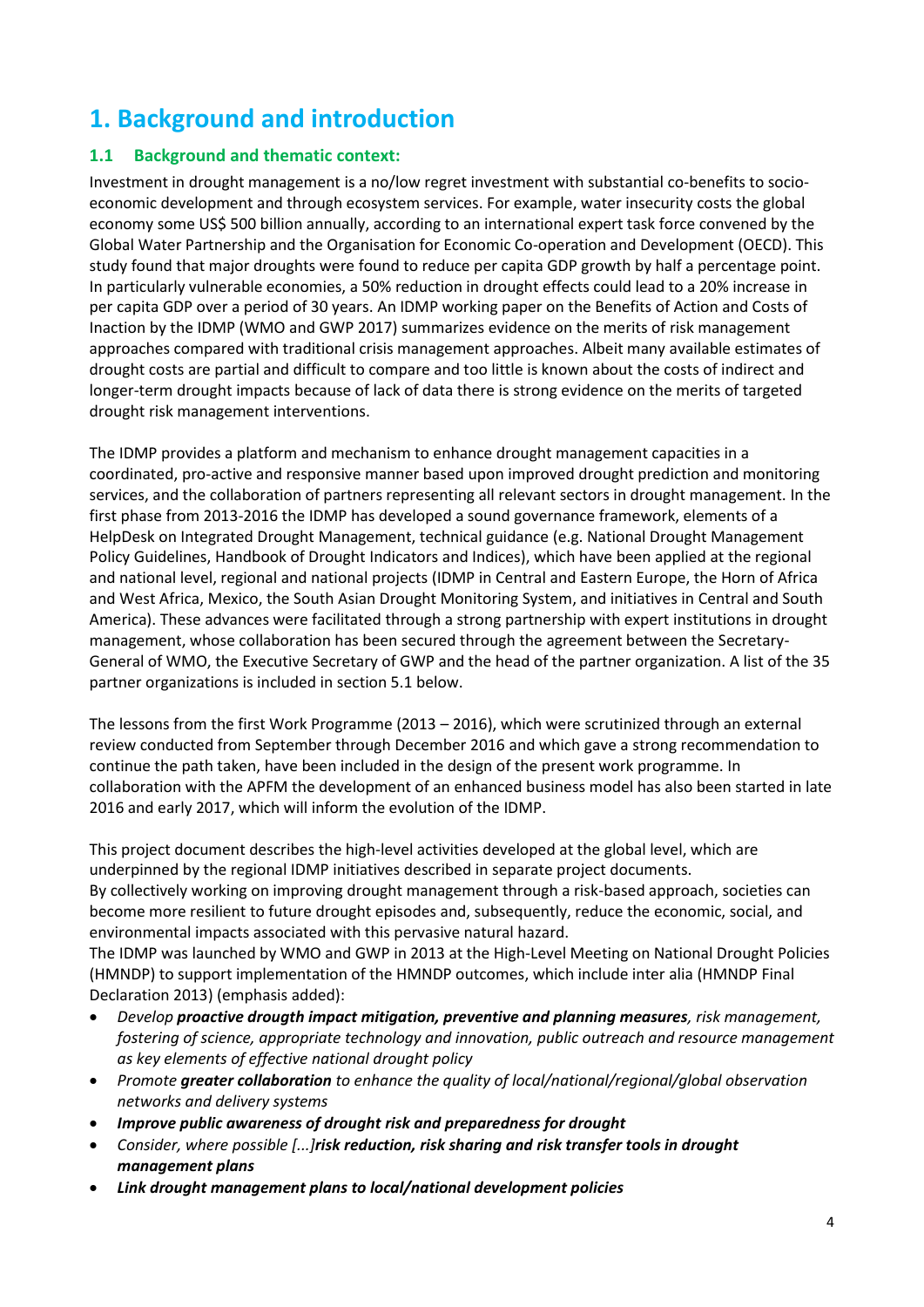The present document has been guided by the strategic directions of the IDMP Advisory and Management Committee – the governance mechanism - in which the 35 partner organizations and financial partners are represented.

The work plan detailed below is intended to define in practical terms the activities and outcomes of the three-year IDMP work programme from 2017 to 2019.

## <span id="page-4-0"></span>**1.2 Strategic context:**

Direct linkages to the work of countries to address the relevant Sustainable Development Goals (SDG 1, 2, 6, 9, 11, 13, 15 and 17) and the Sendai Framework for Disaster Risk Reduction, as well as implement the Nationally Determined Contributions (NDCs) under the Paris Agreement are being made.

Based on deliberations with Governments in the High-Level Meeting on National Drought Policies, international expert institutions as part of the IDMP Advisory and Management Committee and an external review of the IDMP this will be done through the three pillars of drought management structured around: i) drought monitoring and early warning systems; ii) vulnerability and impact assessment; and iii) drought preparedness, mitigation and response (figure 1).





**The Sendai Framework for Disaster Risk Reduction, 2015-2030** was adopted during the *Third United Nations World Conference on Disaster Risk Reduction (WCDRR)*, in Sendai, Japan, in 2015. It stresses that "It is urgent and critical to anticipate, plan for and reduce disaster risk in order to more effectively protect persons, communities and countries, their livelihoods, health, cultural heritage, socioeconomic assets and ecosystems, and thus strengthen their resilience."<sup>1</sup> The IDMP directly contributes to the objectives of the Sendai Framework with regards to "drylands and other drought prone areas" particularly as drought is one of most wide, ubiquitous and serious natural hazards. The IDMP is closely aligned to contribute to the four priorities for action of the Sendai Framework of (1) understanding disaster risk, (2) strengthening disaster risk governance to manage disaster risk, (3) investing in disaster risk reduction for resilience, and (4) enhancing disaster preparedness for effective response, and to "Build Back Better" in recovery, rehabilitation and reconstruction.

 $\overline{a}$ <sup>1</sup> United Nations. Sendai Framework for Disaster Risk Reduction, 2015-2030. NY, 2015.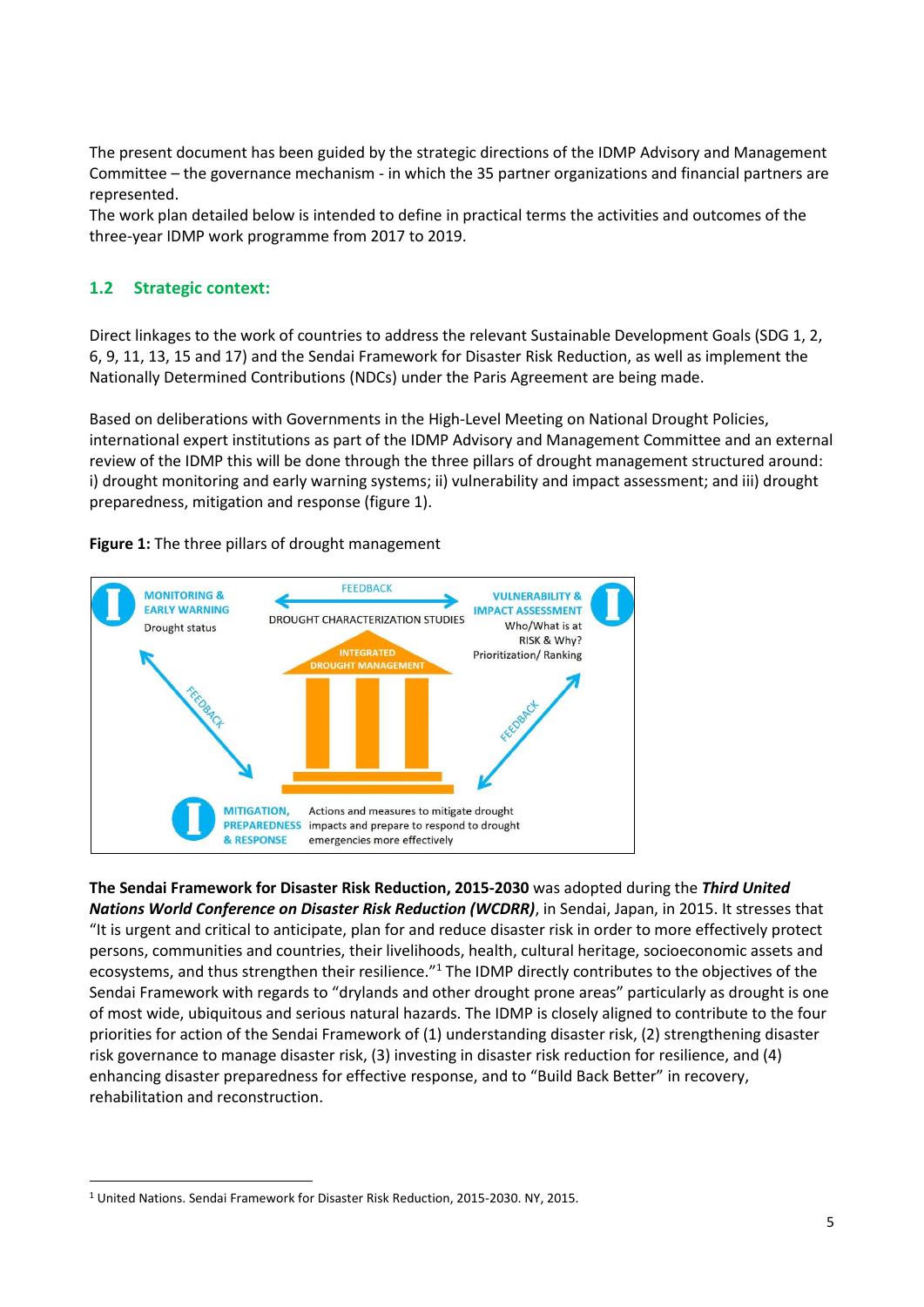The **Paris Agreement** entered into force on 4 November 2016. It was negotiated during the COP 21 – Conference of the Parties of the UNFCCC – in 2015, in Paris. One of the most serious impacts is the change in climate variability and the possibility of more frequent and more severe droughts. The IDMP is thus focusing its work on working directly with countries in implementing their Nationally Determined Contributions (NDCs) under the Paris Agreement and the development of National Adaptation Plans (NAPs) as they relate to drought and partnering with its sister programme, the WMO/GWP Associated Programme on Flood Management (APFM) as well as with the GWP Water, Climate and Development Programme (WACDEP) to provide joint expertise on managing water extremes. The work the IDMP has started on climate risk insurance particularly how insurance can contribute as part of an integrated risk management approach to mitigating and preparing for droughts will in be further developed with partners.

From the 17 **Sustainable Development Goals (SDG)**, at least five are directly related to the activities of the IDMP: SDG 6, on Clean Water and Sanitation; SDG 11, on Sustainable Cities and Communities; SDG 13, on Climate; SDG 15, on Life for Land; and SDG 17, on Partnerships for the Goals. Other SDG that are also related to the objectives of the IDMP are SDG 1, on Poverty Reduction; SDG 2, on Ending Hunger; and SDG 9, on Innovation and Infrastructure. The IDMP contributes directly to all these goals. Clearly a successful IDMP will impact positively water resources management, on increasing resilience to the impacts of climate change and on reducing causes of desertification and land degradation, which are all related to the SDGs. A close link of the IDMP and the SDG in-country action will be reinforced to increase the contribution of the IDMP to the achievement of the SDG. Proactive drought policies that reduce vulnerability and increase resilience contribute directly to sustainable development.

An overlap of the three aforementioned international frameworks is strengthening drought risk mitigation and building resilience, where the IDMP contributes (Figure 2).





However, countries do not seem to be well prepared to respond to the risks of drought in a proactive manner. According to the most recent survey (2010–2014) to assess the status of the agricultural meteorological products and services provided by the National Meteorological and Hydrological Services (NMHSs) out of the 52 countries that responded, 17 indicated that they have some sort of national drought policy or plan, highlighting the need for strengthening a structured approach to proactively address drought risk.

## <span id="page-5-0"></span>**2. Project Results Framework**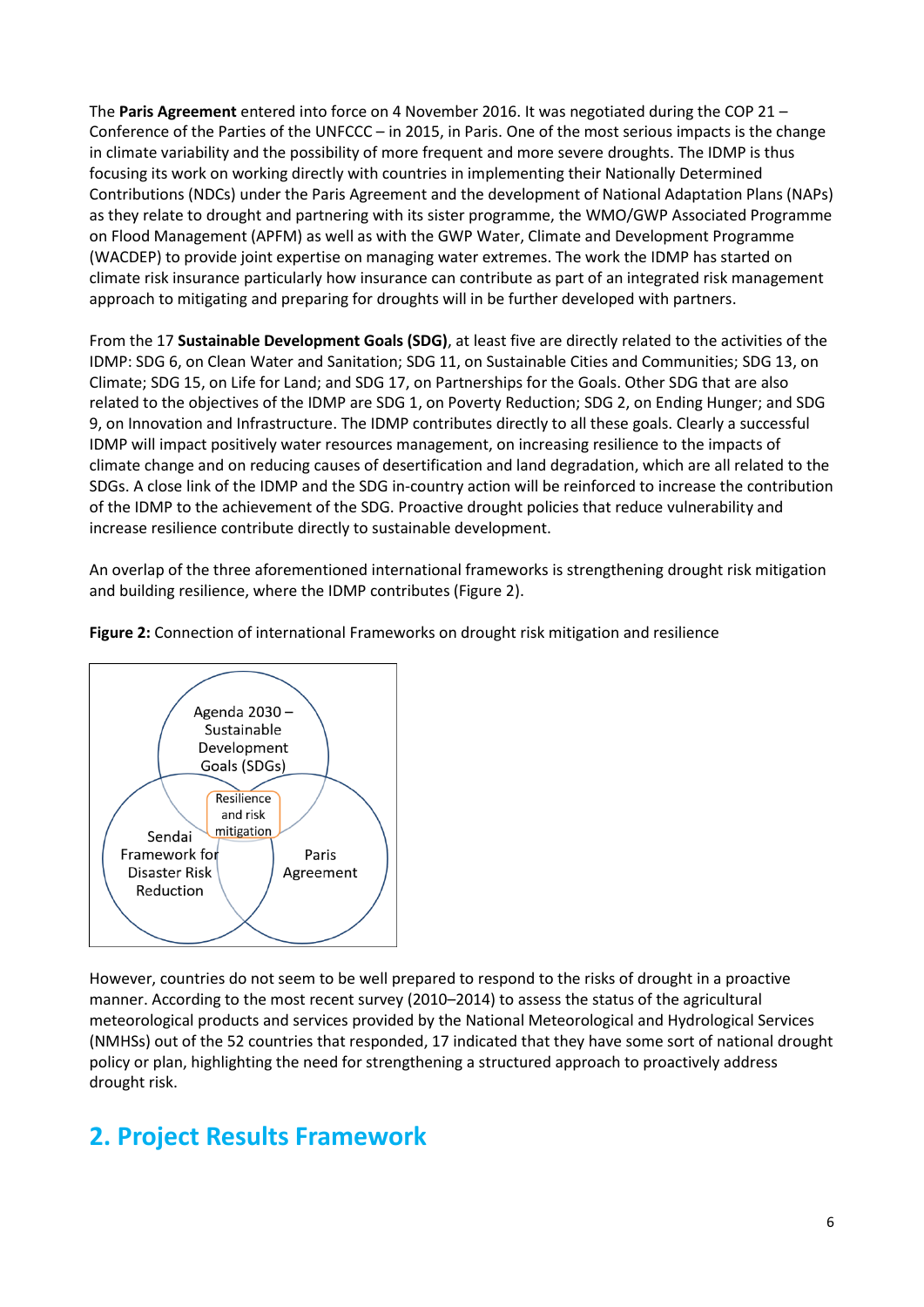## <span id="page-6-0"></span>**2.1 Objective:**

The wider scope of the Programme is to contribute to national efforts for poverty alleviation in droughtaffected regions of the world through an integrated approach to drought management cutting across sectoral, disciplinary, and institutional jurisdictions. The IDMP especially seeks to support regions and countries to develop more proactive drought policies and better predictive mechanisms. As a response to the perception of the drought problem and its complex cross-sectoral impacts on local and national economies, particularly on water, land, agriculture, ecosystems, and energy sectors, the objective of the IDMP is t**o support stakeholders at all levels by providing policy and management guidance and by sharing scientific information knowledge and best practices for Integrated Drought Management.**

It aims to achieve this by strengthening the three pillars of drought management, illustrated in figure 1, which were brought forward by the High-Level Meeting on National Drought Policies and adopted by the IDMP and its partners in the first phase (2013-2016) of the IDMP: i) drought monitoring and early warning systems; ii) vulnerability and impact assessment; and iii) drought preparedness, mitigation and response.

## <span id="page-6-1"></span>**2.2 Outcome:**

The IDMP will contribute to **sustainable development and integrated drought management approaches as well as improved global coordination of drought-related efforts of existing organizations and agencies** with regard to:

- Shift of the focus from reactive (crisis management) to proactive drought management measures through improved planning and policies consistently advancing the three pillars of drought management
- Evolution of the knowledge base to strengthen the three pillars of integrated drought management with experiences applied and exchanged among the global, regional, national and local level
- Strong partnerships on integrated drought management from expert institutions and financial partners resulting in increased applications of integrated drought management in practice

While the spatial scope is global, the results are expected to be policy relevant and tailored to specific regional and national needs and requirements. **The intended outcome of the IDMP is to build more drought resilient societies**.

|                | <b>TABLE A: Strategic Results Framework (1)</b>                                                                                            |                                                                                                                                                 |                                                                                                                                                                                                                                                                                                                                                        |  |  |
|----------------|--------------------------------------------------------------------------------------------------------------------------------------------|-------------------------------------------------------------------------------------------------------------------------------------------------|--------------------------------------------------------------------------------------------------------------------------------------------------------------------------------------------------------------------------------------------------------------------------------------------------------------------------------------------------------|--|--|
| <b>Impact</b>  | A water-secure world                                                                                                                       | A higher level of water security<br>and climate resilience achieved in<br>developing countries,<br>transboundary basins and<br>economic regions | Number of people benefiting from<br>integrated drought management<br>interventions<br>Total value of investment influenced<br>which contributes to water security<br>and drought management                                                                                                                                                            |  |  |
| <b>Outcome</b> | To advance Integrated<br><b>Drought Management</b><br>for sustainable<br>development and<br>management of water<br>resources at all levels | Sustainable development and<br>integrated drought management<br>at all levels                                                                   | Actors and partners in various sectors,<br>disciplines, and institutions supported<br>to improve drought monitoring,<br>prediction and preparedness on a<br>global, regional, national and<br>community scale, and to use this<br>knowledge effectively in the<br>development of short-term and long-<br>term drought management plans and<br>actions. |  |  |

## <span id="page-6-2"></span>**Impact & Overall Outcome**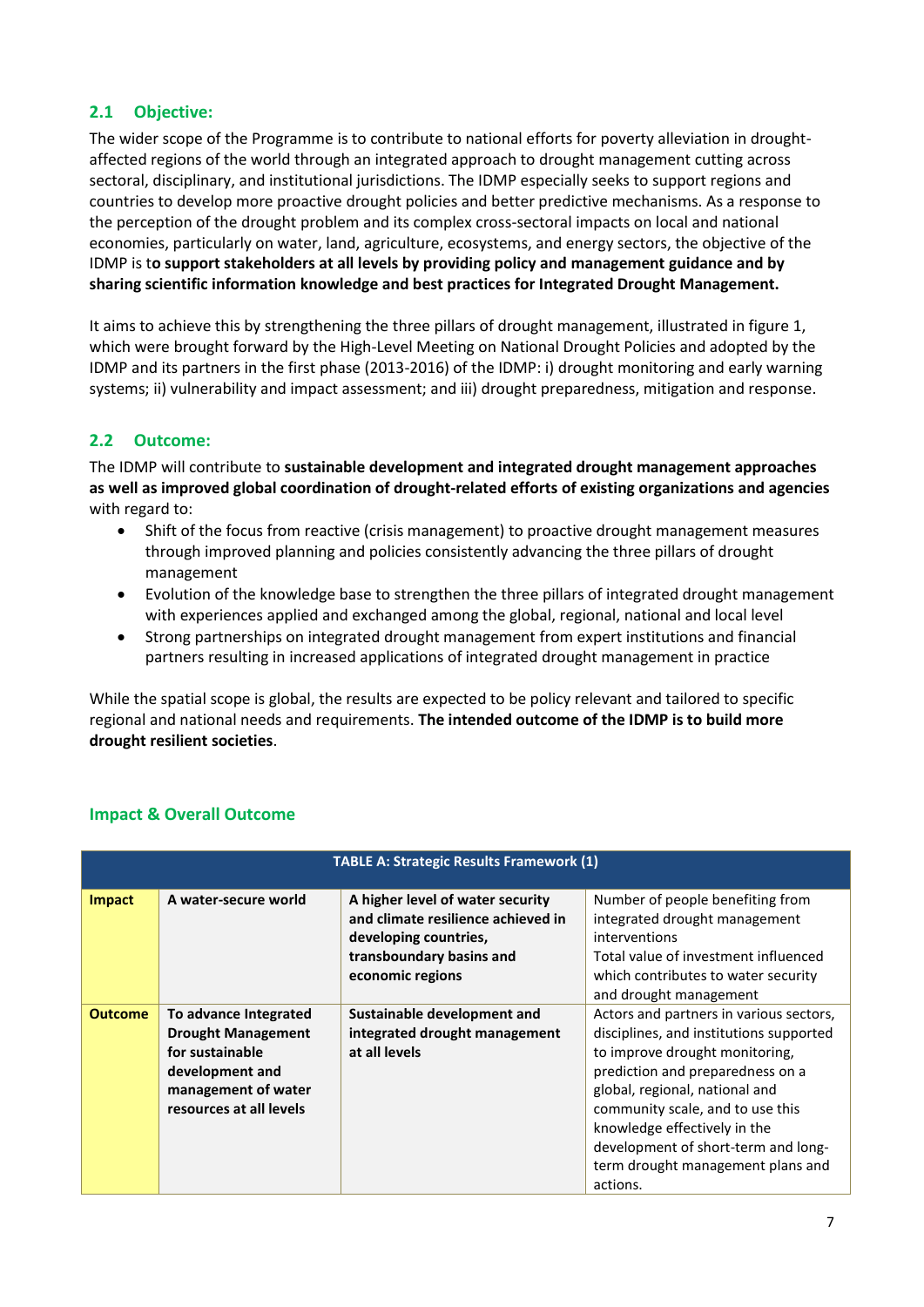## <span id="page-7-0"></span>**2.3 Outcome Challenges & Progress Markers**

The overarching approach proposed for the Programme centres around six key principles:

- 1. To shift the focus **from reactive (crisis management) to proactive** and programmatic measures **through mitigation, vulnerability reduction and preparedness** through inclusion of integrated drought management principles in planning documents and a broad-based effort of partner organizations;
- 2. To foster **horizontal integration** by bringing together partners from different disciplines and sectors (such as water, land, agriculture, ecosystems, and energy) to find solutions (sectoral approaches from the past have shown its limitations in reducing drought impacts) and highlighting approaches to Integrated Drought Management of its partners, with a spirit that more can be achieved working together;
- 3. **Vertical Integration:** Connect and exchange experiences among the global, regional, national and local level and adapt principles of Integrated Drought Management to the context, in which they are applied
- 4. To contribute to the **evolution of the knowledge base** and function as a **"clearinghouse of information"** on integrated drought management approaches and practices connecting knowledge providers with those seeking knowledge, provide entry points to understand and apply the principles of Integrated Drought Management, pointing as much as possible to existing and rather than producing new scientific/ highly technical knowledge, the IDMP closes gaps in knowledge and in communicating/applying existing knowledge
- 5. To **support demonstration projects that drive innovations and apply the principles of Integrated drought management**, which build on existing efforts that are scalable and make a significant contribtion to building drought resilience through an integrated approach
- 6. In collaboration with partners to **build capacity** at different levels to implement integrated approaches to drought management.

The Programme will continue to work closely with relevant international initiatives with the aim of avoiding duplication of efforts, increase efficiency in the use of resources and building on synergies. The Global Water Partnership through its Regional Water Partnerships will continue to guide and assist in developing the regional linkages of the Programme along with other partners. The World Meteorological Organization (WMO) will through its direct links to the National Meteorological and Hydrological Services and its technical commissions on Agrometeorology, Hydrology and Climate help to develop national applications and ensure the knowledge base is developed at the highest quality. The goals of the IDMP can be mapped against the GWP Strategic Goals to (1) Catalyse Change, (2) Generate and Share Knowledge, and (3) Strengthen Partnerships.

## <span id="page-7-1"></span>*2.3.1 Strategic goal 1*

**"Catalyse Change".** *This goal focuses on improving drought management putting integrated drought management into practice to help countries towards growth and water security emphasizing an integrated approach, good governance, appropriate infrastructure and sustainable financing***.** *In doing so, it also focuses on contributing to and advocating solutions for critical challenges to water security, such as climate change.*

|     | <b>TABLE B: Strategic Results Framework (2)</b>                                                                                 |                             |                                                                                            |  |  |  |
|-----|---------------------------------------------------------------------------------------------------------------------------------|-----------------------------|--------------------------------------------------------------------------------------------|--|--|--|
| OC. | <b>Project Outcome Challenges</b>                                                                                               | <b>Boundary Actors</b>      | <b>Progress markers</b>                                                                    |  |  |  |
| 1.1 | Shift the focus from reactive (crisis<br>management) to proactive drought<br>measures through improved planning<br>and policies | <b>National Governments</b> | Increased number of plans that incorporate an<br>integrated approach to drought management |  |  |  |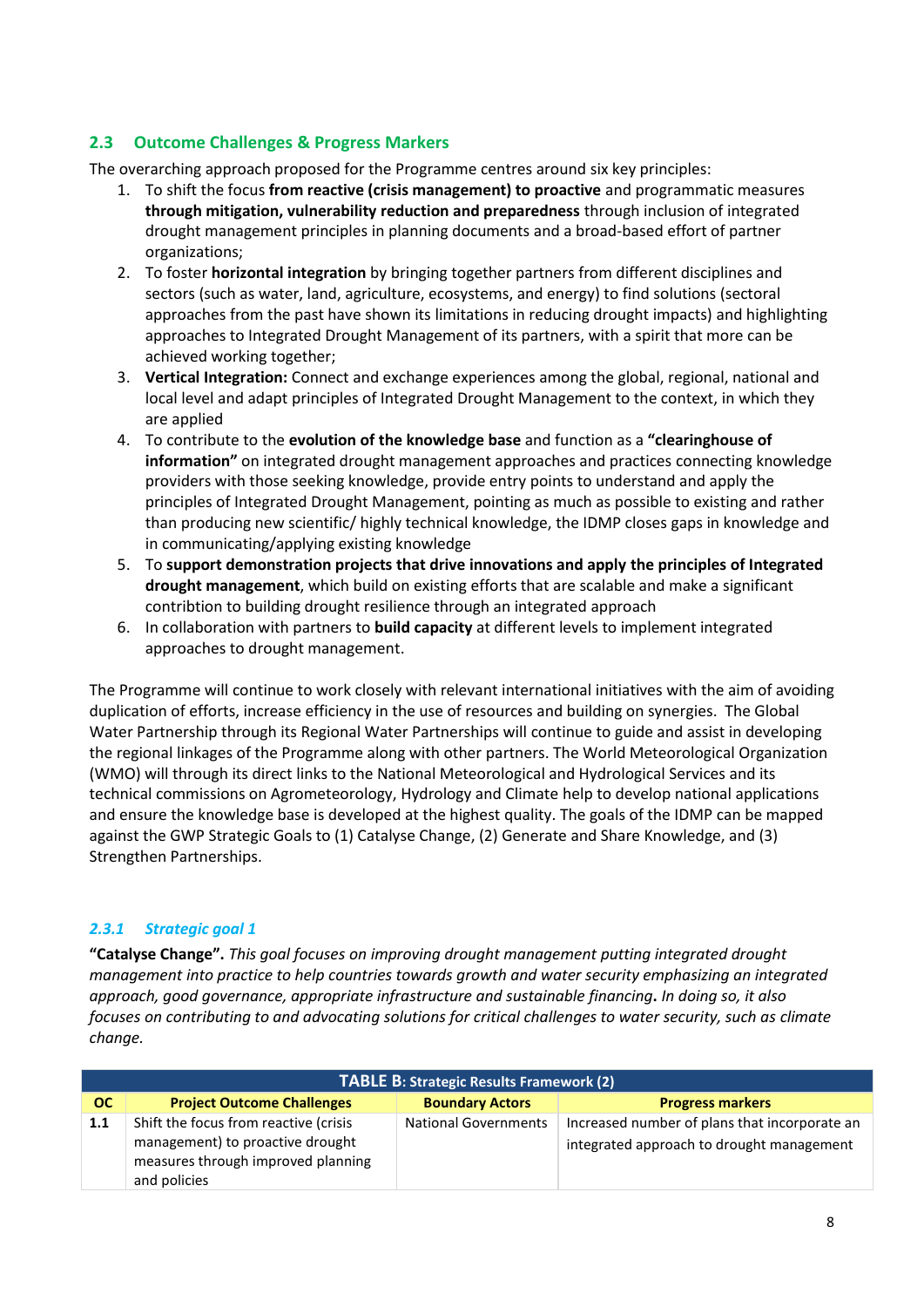| Action on drought management            | International, Regional | International, regional and national processes  |
|-----------------------------------------|-------------------------|-------------------------------------------------|
| consistently advances the three pillars | entities, National      | are consistently putting forward actions on the |
| of drought management                   | Governments             | three pillars of drought management             |

#### <span id="page-8-0"></span>*2.3.2 Strategic goal 2*

**"Generate and Share Knowledge".** *This goal focuses on developing the capacity to share knowledge and to promote a dynamic communications culture, in order to support improved drought management.*

| <b>TABLE B: Strategic Results Framework (2)</b> |                                                                                                                                                                                             |                                                                                     |                                                                                                                                                                                                                                 |  |  |
|-------------------------------------------------|---------------------------------------------------------------------------------------------------------------------------------------------------------------------------------------------|-------------------------------------------------------------------------------------|---------------------------------------------------------------------------------------------------------------------------------------------------------------------------------------------------------------------------------|--|--|
| <b>OC</b>                                       | <b>Project Outcome Challenges</b>                                                                                                                                                           | <b>Boundary Actors</b>                                                              | <b>Progress markers</b>                                                                                                                                                                                                         |  |  |
| 2.1                                             | Evolution of the knowledge base to<br>strengthen the three pillars of<br>integrated drought management and<br>experiences among the global, regional,<br>national and local level exchanged | National<br>Governments,<br>international<br>organizations, national<br>governments | National governments make use of globally<br>generated policy/ management guidance and<br>scientific information knowledge and best<br>practices for Integrated Drought Management<br>packaged into targeted knowledge products |  |  |
| 2.2                                             | Integrated drought management<br>approaches implemented in practice                                                                                                                         | Governmental<br>institutions                                                        | Increased human and institutional capacity to<br>implement integrated approaches to drought<br>management                                                                                                                       |  |  |

## <span id="page-8-1"></span>*2.3.3 Strategic goal 3*

**"Strengthen Partnerships".** *This goal focuses on enhancing the IDMP's resilience and effectiveness through strong partnerships, good governance, measuring performance to help learning and financial sustainability.*

| TABLE B: Strategic Results Framework (2) |                                                                                                            |                                                                                                          |                                                                                                                                   |  |  |
|------------------------------------------|------------------------------------------------------------------------------------------------------------|----------------------------------------------------------------------------------------------------------|-----------------------------------------------------------------------------------------------------------------------------------|--|--|
| <b>OC</b>                                | <b>Project Outcome Challenges</b>                                                                          | <b>Boundary Actors</b>                                                                                   | <b>Progress markers</b>                                                                                                           |  |  |
| 3.1                                      | Strong partnerships on integrated<br>drought management from expert<br>institutions and financial partners | Financial partners and<br>institutions with<br>expertise and a<br>mandate/focus on<br>drought management | Coherent approach to drought management<br>advanced with expert partner institutions<br>supported by targeted financial resources |  |  |

## <span id="page-8-2"></span>**3. Project Implementation Map**

The three pillars of integrated drought management will be advanced in practice and theory. The vehicle will be effective partner engagement and the IDM HelpDesk to continue to build the IDMP as the partner of choice for drought management. Horizontal (different sectors) and vertical (connecting the local, national and global) will continue to guide the efforts of the IDMP. The IDMP's function as a clearing house for information on drought management and capacity building mechanism will be further developed. Links to the sister programme, the Associated Programme on Flood Management (APFM) will be developed on the operational level (i.e. common approach on HelpDesks, addressing both sides of water extremes), substantive (i.e. data and observation networks) and to market expertise (i.e. at the operational level both sides of water extremes need to be addressed, which has been recognized at the political level). In WMO the programme is based in the Climate and Water Department, managed by the Agrometeorology Division with links to the climate and water branches as well as the Global Framework for Climate Services. In GWP it is part of the water and climate resilience theme based in the network operations unit that manages the link with the regional and country water partnerships of GWP.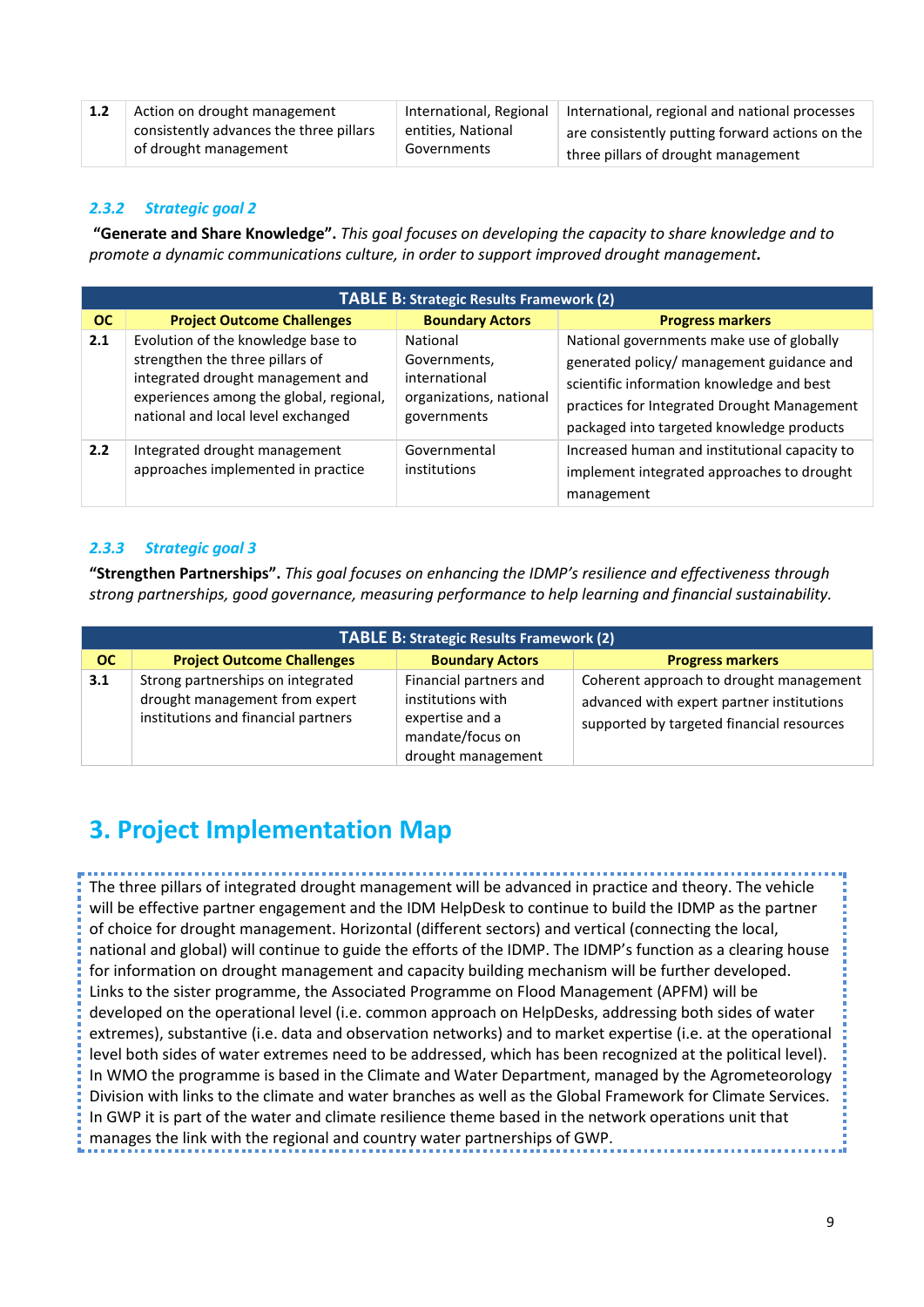## <span id="page-9-0"></span>**3.1 Implementation Path for Goal 1**

**High level Output:** Facilitation packages for countries and regions implemented

|     |           | <b>TABLE C: Implementation Map</b>                                                                      |  |  |
|-----|-----------|---------------------------------------------------------------------------------------------------------|--|--|
| ОС  | <b>NB</b> | <b>HIGH LEVEL ACTIVITIES</b>                                                                            |  |  |
|     |           |                                                                                                         |  |  |
| 1.1 |           | Support to initiatives that drive innovations and apply the principles of Integrated drought management |  |  |
| 1.2 | 1.2       | Engage in international, regional and national debate and provide technical advice to mainstream an     |  |  |
|     |           | integrated approach to drought management.                                                              |  |  |

## <span id="page-9-1"></span>**3.2 Implementation Path for Goal 2**

**High level Output:** Knowledge and capacity developed, disseminated and used

|     |           | <b>TABLE C: Implementation Map</b>                                                                                                  |  |  |
|-----|-----------|-------------------------------------------------------------------------------------------------------------------------------------|--|--|
| ОC  | <b>NB</b> | <b>HIGH LEVEL ACTIVITIES</b>                                                                                                        |  |  |
|     |           |                                                                                                                                     |  |  |
| 2.1 | 2.1       | Support to IDMP regional programmes and initiatives and partner with international and national drought<br>related initiatives      |  |  |
| 2.1 | 2.2       | Support to national governments in implementing an integrated approach to drought management                                        |  |  |
| 2.1 | 2.3       | Knowledge products and capacity development tools that close the gap in available knowledge and/or<br>synthesize existing knowledge |  |  |
| 2.2 | 2.4       | Application of knowledge products and learning in practice                                                                          |  |  |

## <span id="page-9-2"></span>**3.3 Implementation Path for Goal 3**

**High level Output:** An effective Global Action Network of partners sustained

|           |           | <b>TABLE C: Implementation Map</b>                                       |  |  |
|-----------|-----------|--------------------------------------------------------------------------|--|--|
| <b>OC</b> | <b>NB</b> | <b>HIGH LEVEL ACTIVITIES</b>                                             |  |  |
|           |           |                                                                          |  |  |
| 3.1       | 3.1       | Effective engagement of partners and inclusive IDMP programme management |  |  |
| 3.1       | 3.2       | Fundraising for an integrated approach to drought management             |  |  |

## <span id="page-9-3"></span>**4. Project Detailed Workplan**

The detailed activities presented below form the basis for budgeting.

|                  |            | <b>TABLE C: Implementation Map</b>                               |
|------------------|------------|------------------------------------------------------------------|
| OС               | <b>NB</b>  | <b>HIGH LEVEL ACTIVITIES</b>                                     |
|                  |            | (CONTENT OF WORK PACKAGES)                                       |
| 1.1              | 1.1        | Work Package 1: National, Regional and Transboundary cooperation |
|                  | 1.2        |                                                                  |
| 2.1              | 2.1        | Work Package 2: Capacity Development                             |
|                  | 2.2        |                                                                  |
| 2.1              | 2.3        | Work Package 3: Knowledge and awareness                          |
| $2.2\phantom{0}$ | 2.4        |                                                                  |
| 3.1              | 3.1<br>3.2 | Work Package 4: Governance and Fundraising                       |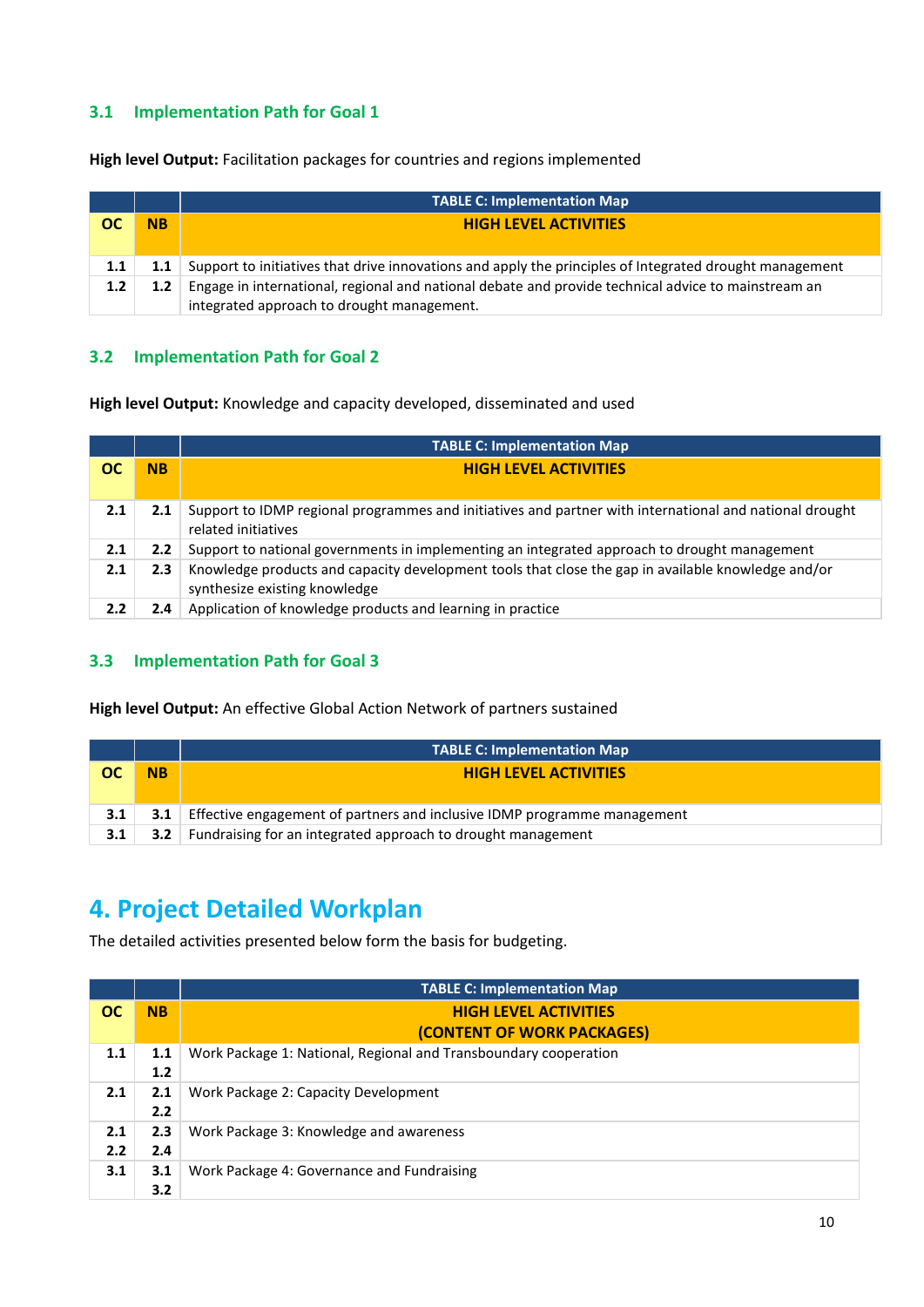## <span id="page-10-0"></span>**4.1 Goal 1 / Project Component 1:**

#### <span id="page-10-1"></span>*4.1.1 Work Package 1: National, Regional and Transboundary cooperation*

The IDM Help Desk will be the main vehicle through which the IDMP will draw on the Technical Support Unit and its over 30 partners to provide technical advice to mainstream an integrated approach to drought management. Support will be targeted to initiatives that drive innovations and apply the principles of integrated drought management. Links will be built to other HelpDesks, particularly the Integrated Flood Management HelpDesk of the APFM, the Hydrometry HelpDesk of the WMO HydroHub and the Global Framework for Climate Services (GFCS) HelpDesk to be able to respond comprehensively to requests for the improved management of water extremes and position to donors.

The IDM HelpDesk be promoted and brought forward as examples of an integrated drought management approach in international, regional and national debate.

#### **Output:**

- Mandated regional and national entities supported in developing an integrated approach to drought management

- Operational Help Desk, which is recognized as the entry point for expertise for integrated drought management.

- Coordinated and harmonized technical support provided in drought risk management.

| <b>HIGH LEVEL</b> | <b>Detailed Activities</b>                       | <b>Deliverables</b>                                                                              | <b>Proposed Method for</b>                                                                               |
|-------------------|--------------------------------------------------|--------------------------------------------------------------------------------------------------|----------------------------------------------------------------------------------------------------------|
| <b>ACTIVITIES</b> |                                                  |                                                                                                  | delivery                                                                                                 |
| <b>NB1.1</b>      | Active development and<br>promotion of Help Desk | Fully functional IDM Help<br>Desk, well-coordinated<br>with APFM and other<br>related help desks | <b>IDMP Technical Support</b><br>Unit and IDMP partner<br>engagement through the<br>IDM Help Desk        |
| <b>NB1.1</b>      | Timely response to Help Desk<br>requests         | Capacity built of entities<br>requesting support through<br>help desk                            | <b>IDMP Technical Support</b><br>Unit and IDMP partner<br>engagement through the<br><b>IDM Help Desk</b> |

#### **Table: Overview of proposed activities under Work Package 1**

## <span id="page-10-2"></span>**4.2 Goal 2:**

#### <span id="page-10-3"></span>*4.2.1 Work Package 2: Capacity Development*

The IDMP will focus on horizontal and vertical exchange of experiences. Horizontally, it draws on the principles of Integrated Water Resources Management, bringing together partners from different disciplines and sectors to find solutions (sectoral approaches from the past are limited in reducing drought impacts), highlight approaches to Integrated Drought Management of its partners, with a spirit that more can be achieved working together. Vertically it connects and exchanges experiences among the global, regional, national and local level and works towards applying the principles of Integrated Drought Management according to the context. It will focus on supporting the IDMP regional programmes and initiatives and partner with international and national drought related initiatives and work with national governments in implementing an integrated approach to drought management.

#### **Output:**

- Capacity of nationally mandated institutions strengthened to implement an integrated approach to drought management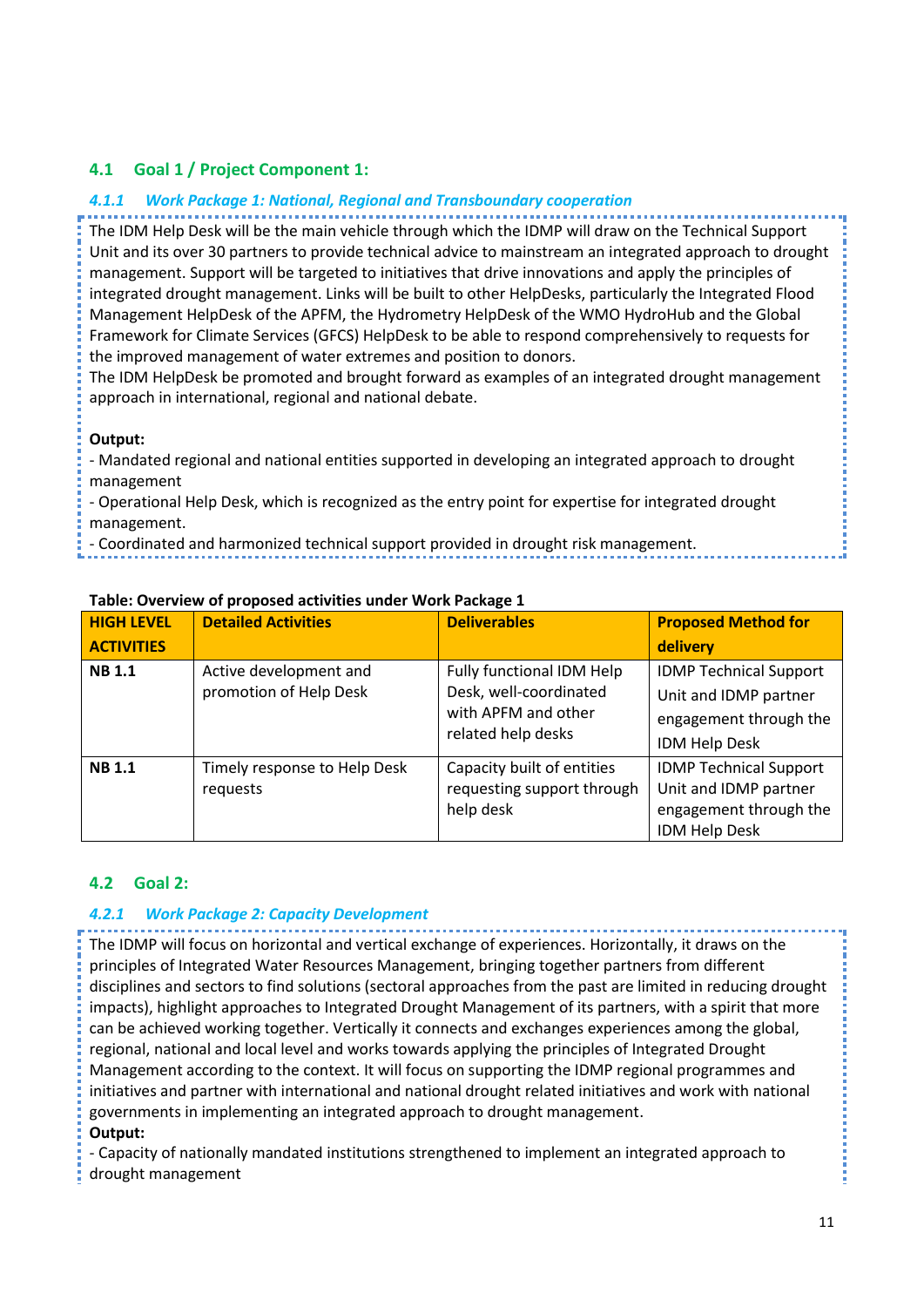| <b>HIGH LEVEL</b> | <b>Detailed Activities</b>          | <b>Deliverables</b>      | <b>Proposed Method for</b>                          |  |
|-------------------|-------------------------------------|--------------------------|-----------------------------------------------------|--|
| <b>ACTIVITIES</b> |                                     |                          | delivery                                            |  |
| <b>NB 2.1</b>     | Tailor-made support provided to     | Support to IDMP regional | <b>WMO-GWP Technical</b><br>Support Unit drawing on |  |
|                   | regional programmes                 | initiatives delivered    |                                                     |  |
|                   |                                     |                          | IDMP partners as                                    |  |
|                   |                                     |                          | appropriate                                         |  |
| <b>NB 2.2</b>     | <b>Tailored support to national</b> | Support to national      | <b>WMO-GWP Technical</b>                            |  |
|                   | governments                         | governments in           | Support Unit drawing on                             |  |
|                   |                                     | implementing an          | IDMP partners as                                    |  |
|                   |                                     | integrated approach to   | appropriate                                         |  |
|                   |                                     | drought management       |                                                     |  |

## **Table: Overview of proposed activities under Work Package 2**

## <span id="page-11-0"></span>*4.2.2 Work Package 3: Knowledge and awareness*

The IDMP will build its role as a "Clearinghouse of Information" on drought management, connecting through the IDM HelpDesk knowledge providers with those seeking knowledge. The Help Desk will be the vehicle to provide entry points to understand and apply the principles of Integrated Drought Management, pointing as much as possible to existing knowledge while aiming to close the gaps in available knowledge. The IDMP thus closes gaps in knowledge and communicates and applies existing knowledge in practice. The specific focus and content will be discussed with all partners and synergies with partner activities sought.

#### **Output:**

- Identification of knowledge gaps

- Identification of the need for elevating/leveraging existing knowledge for improved uptake

- Coordinated and harmonized development of knowledge products drawing on recognized expert institutions

#### **Table: Overview of proposed activities under Work Package 3**

| <b>HIGH LEVEL</b> | <b>Detailed Activities</b>                                                        | <b>Deliverables</b>                                                                                                                                                              | <b>Proposed Method for</b>                         |  |
|-------------------|-----------------------------------------------------------------------------------|----------------------------------------------------------------------------------------------------------------------------------------------------------------------------------|----------------------------------------------------|--|
| <b>ACTIVITIES</b> |                                                                                   |                                                                                                                                                                                  | delivery                                           |  |
| <b>NB 2.3</b>     | Development of knowledge<br>products and capacity<br>development tools            | Knowledge products and<br>capacity development tools                                                                                                                             | Leverage and synthesise<br>knowledge from partners |  |
| <b>NB 2.4</b>     | Apply knowledge products<br>through targeted Help Desk<br>support                 | Tailored advice through<br><b>IDM Help Desk</b>                                                                                                                                  | Leverage and synthesise<br>existing knowledge      |  |
| <b>NB2.4</b>      | Inform the development of new<br>knowledge products through<br>help desk requests | Presentation of overview<br>help desk requests at<br>advisory committee to<br>define knowledge product<br>needs. Develop based on<br>partner consensus new<br>knowledge products | Leverage and synthesise<br>knowledge               |  |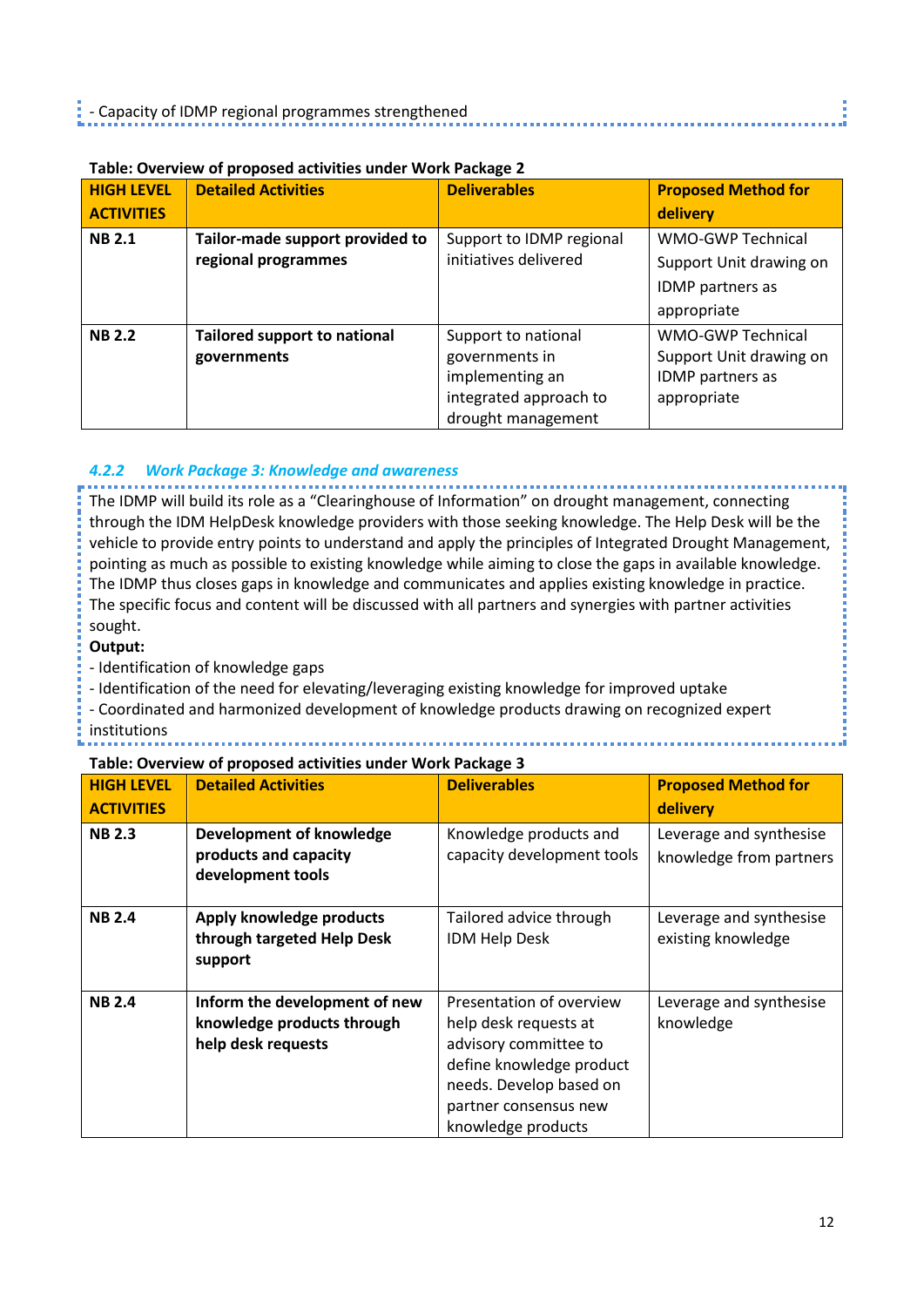## <span id="page-12-0"></span>**4.3 Goal 3:**

## <span id="page-12-1"></span>*4.3.1 Work Package 4: Governance and Fundraising*

Effective engagement of partners and inclusive IDMP programme management will be the cornerstone for the IDMP to stay relevant and maintain the profile achieved in its first years as the partner of choice for connecting to and implementing an integrated approach to drought management, which is responsive to the needs identified.

A key consideration to maintain and extend the functions of the IDMP will be a fundraising strategy for an integrated approach to drought management. As part of a GWP donor mapping a targeted exercise has been carried out for financial partners for flood and drought management, which is being extended to power mapping. At the same time jointly with the APFM a new business model is being developed to identify mechanisms for a sustained funding of the IDMP. These activities were started in 2016 and developed more fully in the first year of this Work Programme.

## **Output:**

- Efficiently managed and implemented Integrated Drought Management Programme

- Continue to build the IDMP as an inclusive platform for partners, in which synergies can be realized

| <b>HIGH LEVEL</b><br><b>ACTIVITIES</b> | <b>Detailed Activities</b>                                                | <b>Deliverables</b>                                                                                                                         | <b>Proposed Method for</b><br>delivery                                             |
|----------------------------------------|---------------------------------------------------------------------------|---------------------------------------------------------------------------------------------------------------------------------------------|------------------------------------------------------------------------------------|
| <b>NB3.1</b>                           | <b>IDMP Advisory and</b><br><b>Management Committees held</b><br>annually | Annual governance and<br>programming meetings                                                                                               | Annual governance and<br>programming meetings                                      |
| <b>NB3.1</b>                           | Development of meaningful and<br>far reaching partner activities          | Activities with strong<br>partner engagement, which<br>leverage strength of expert<br>organizations for<br>integrated drought<br>management | Joint development of<br>project proposal                                           |
| <b>NB3.2</b>                           | <b>Development of partnerships</b><br>with potential financial partners   | Funded project proposals                                                                                                                    | Mapping of financial<br>partners, engagement,<br>development of common<br>interest |

#### **Table: Overview of proposed activities under Work Package 4**

## <span id="page-12-2"></span>**5. Project Management Arrangements**

## <span id="page-12-3"></span>**5.1 Management Arrangements**

The programme is implemented in collaboration with the major international and regional institutions dealing with land, water, agriculture, ecosystems and energy. It consists of a Technical Support Unit (TSU), Co-sponsoring International Organizations, Support Base Partners/ Partners and Financial Partners.

## Technical Support Unit (TSU)

The TSU of the IDMP at the global level is based at the World Meteorological Organization (WMO) closely coordinated with the Global Water Partnership (GWP) and open to other international organizations. The regional projects supported technically by the TSU is based at the GWP regional offices. The TSU is headed by the Chief of the Agricultural Meteorology Division (WMO/CAgM) of the WMO Climate and Water Department and currently composed of a Senior Programme Officer seconded by GWP to WMO (part time), a Project Officer of WMO (part time) and Communication Officer of WMO (part time). The Senior Programme Officer of GWP liaises with the Regional Water Partnerships and Country Water Partnerships and is responsible for the funds provided by GWP. Other organizations that are considering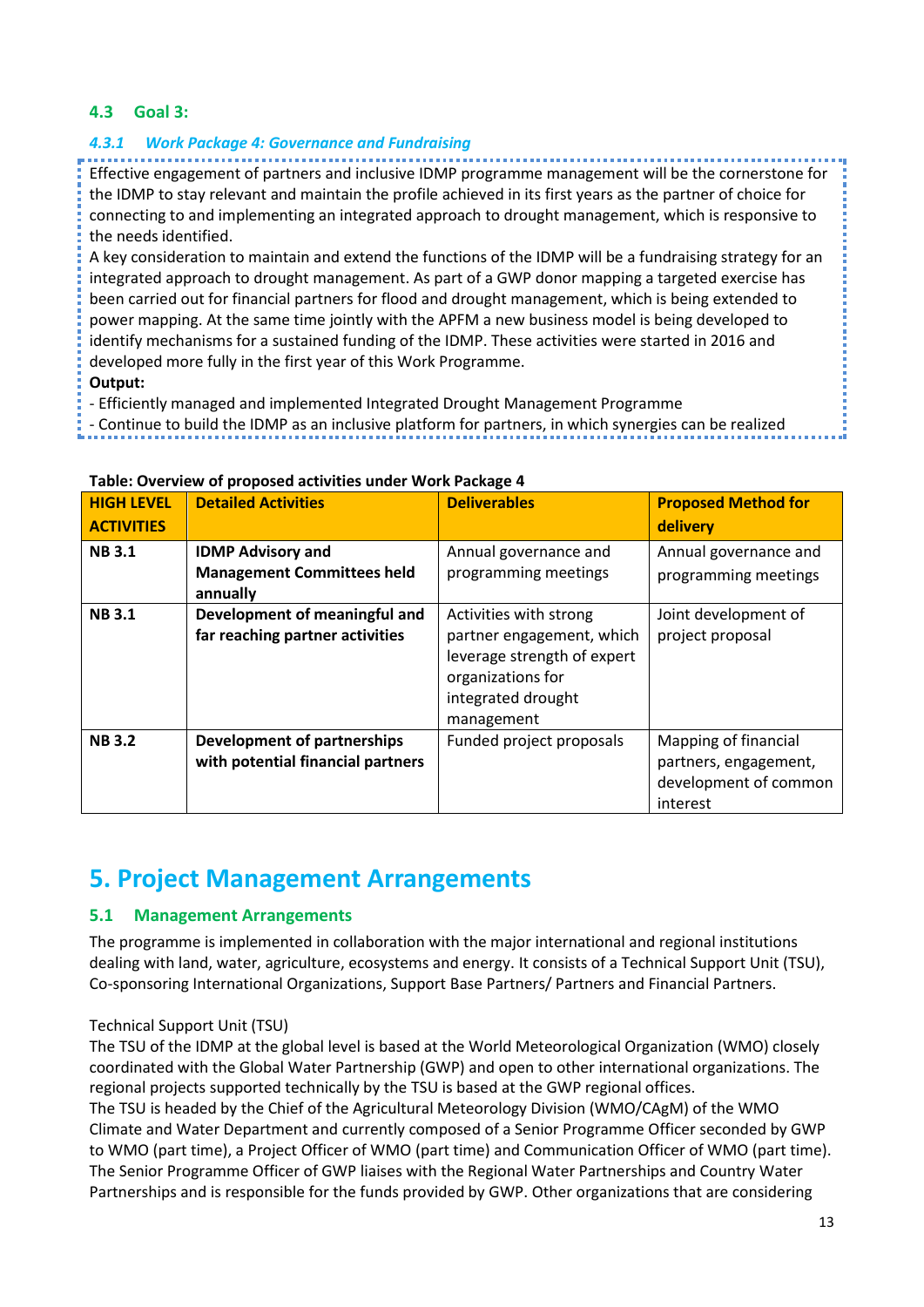becoming an IDMP cosponsoring organization along with WMO and GWP are invited to support the programme with seconded staff to the TSU or financial contributions.

#### Cosponsoring International Organizations

In order to recognize the spirit of cooperation in the organizing and successful completion of the High-Level Meeting on National Drought Policies (HMNDP) and partners' work on drought issues, there is a need for developing a mechanism for the inclusion of like-minded organizations that share the same goals of the IDMP and allow them to join the IDMP on an equal basis. Therefore, any organization with a stated scope and substantive activities on drought management issues is invited to be co-sponsoring international organizations of the IDMP. To be considered a co-sponsoring international organization, the organization should contribute to the IDMP with the minimum commitments being at least one of the following: (i) Resource person(s) for IDMP TSU; (ii) Significant financial support to IDMP Trust Fund (greater than 75,000 CHF per year) or through direct financial contributions to IDMP projects (also greater than 75,000 CHF per year).

## Support Base Partners

Given the multi-disciplinary nature of drought management issues, the IDMP brings together organizations working on drought issues from different perspectives in order to engage them in the activities of the IDMP and to support their drought related initiatives. Institutions interested in promoting the implementation of integrated approaches to drought management, and willing to work together with the IDMP can become a support base partner to the IDMP by expressing their interest to be engaged in the IDMP in a letter and designating a focal point within their organization.

The following 35 Partners are providing contributions and an explicit institutional commitment to the IDMP:

- Food and Agriculture Organization (FAO);
- United Nations Convention to Combat Desertification (UNCCD);
- United Nations Educational, Scientific and Cultural Organization (UNESCO);
- United Nation Environment Program (UNEP);
- UN International Strategy for Disaster Reduction (UN ISDR);
- Secretariat of the Convention on Biological Diversity (CBD);
- United Nations Development Programme (UNDP);
- UNDP CapNet:
- World Food Programme (WFP);
- Famine Early Warning Systems Network (FEWS NET);
- International Water Management Institute (IWMI);
- International Centre for Agricultural Research in the Dry Areas (ICARDA);
- CGIAR Research Program on Climate Change, Agriculture and Food Security (CCAFS);
- World Bank;
- Group on Earth Observations (GEO);
- Deltares;
- International Federation of Red Cross and Red Crescent Societies (IFRC);
- The International Research Institute for Climate and Society (IRI);
- International Commission on Irrigation and Drainage (ICID);
- International Union for Conservation of Nature (IUCN);
- Instituto Mexicano de Tecnología del Agua (IMTA);
- U.S. National Integrated Drought Information System (NIDIS);
- Stockholm Environment Institute:
- U.S. National Drought Mitigation Center (NDMC);
- Robert B. Daugherty Water for Food Institute at the University of Nebraska;
- Australian Bureau of Meteorology;
- National Water Commission of Mexico (CONAGUA);
- European Joint Research Centre (JRC);
- AGRHYMET Centre;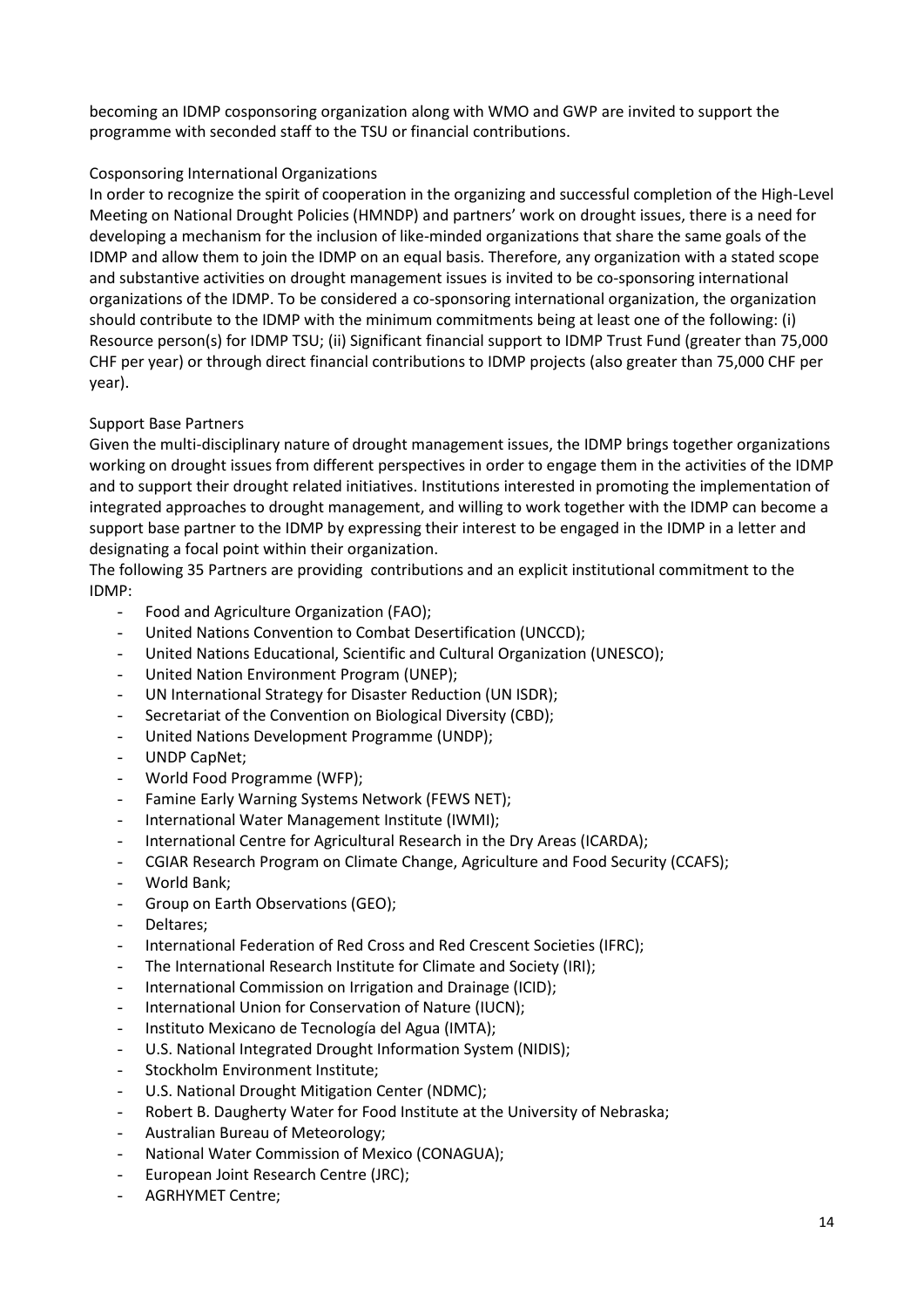- IGAD Climate Prediction and Applications Center (ICPAC);
- Spanish State Met. Agency (AEMET);
- UNU FLORES;
- George Mason University Global Environment and Natural Resources Institute (GENRI);
- University of Southern Queensland

Financial Partners

Institutions providing financial support to the IDMP are known as Financial Partners of the IDMP. They contribute to the WMO through the IDMP Trust Fund and to the GWP through its Water and Climate Programme and other co-sponsoring international organizations through their funding mechanisms.

## <span id="page-14-0"></span>**5.2 Governance Structure**

The IDMP governance and management structure is detailed in figure 3 below. It has been established in 2013 and is considered to continue to be adequate in the external review conducted in 2016. It works through an Advisory Committee (AC), which serves as a resource to consider and review the latest scientific and technical advances in drought issues and guide the activities related to the IDMP; and a Management Committee (MC), to review the progress of work, monitor implementation of the programme and decide on the budget plan. The Support Base Partners are part of the AC and elect two representatives for the MC. The Cosponsoring International Organizations and Financial Partners are members of the AC and MC. One representative from the WMO Commissions on Agricultural Meteorology, Climatology and Hydrology are also part of the AC.

The guiding principle in the management of the Programme will continue to be its participatory and transparent approach, with active involvement of collaborating organizations, agencies and their activities that contribute to the objectives of the proposed Programme. Given the multi-disciplinary nature of drought management issues, the IDMP relies on a network of institutions that partner with the IDMP to develop joint initiatives and provide the technical back up to the activities undertaken by the IDMP. Institutions partnering with the IDMP indicate their readiness to dedicate a minimum of in-kind human resources capacity on a voluntary basis to ensure timely response to the requests received under the IDMP, for example in the form of an exploratory visit, initial introductory workshops/training, or inputs to formulation of project proposals or other possible services in accordance with the specialized capacity of the respective partner.

## **Figure 3: IDMP Overview**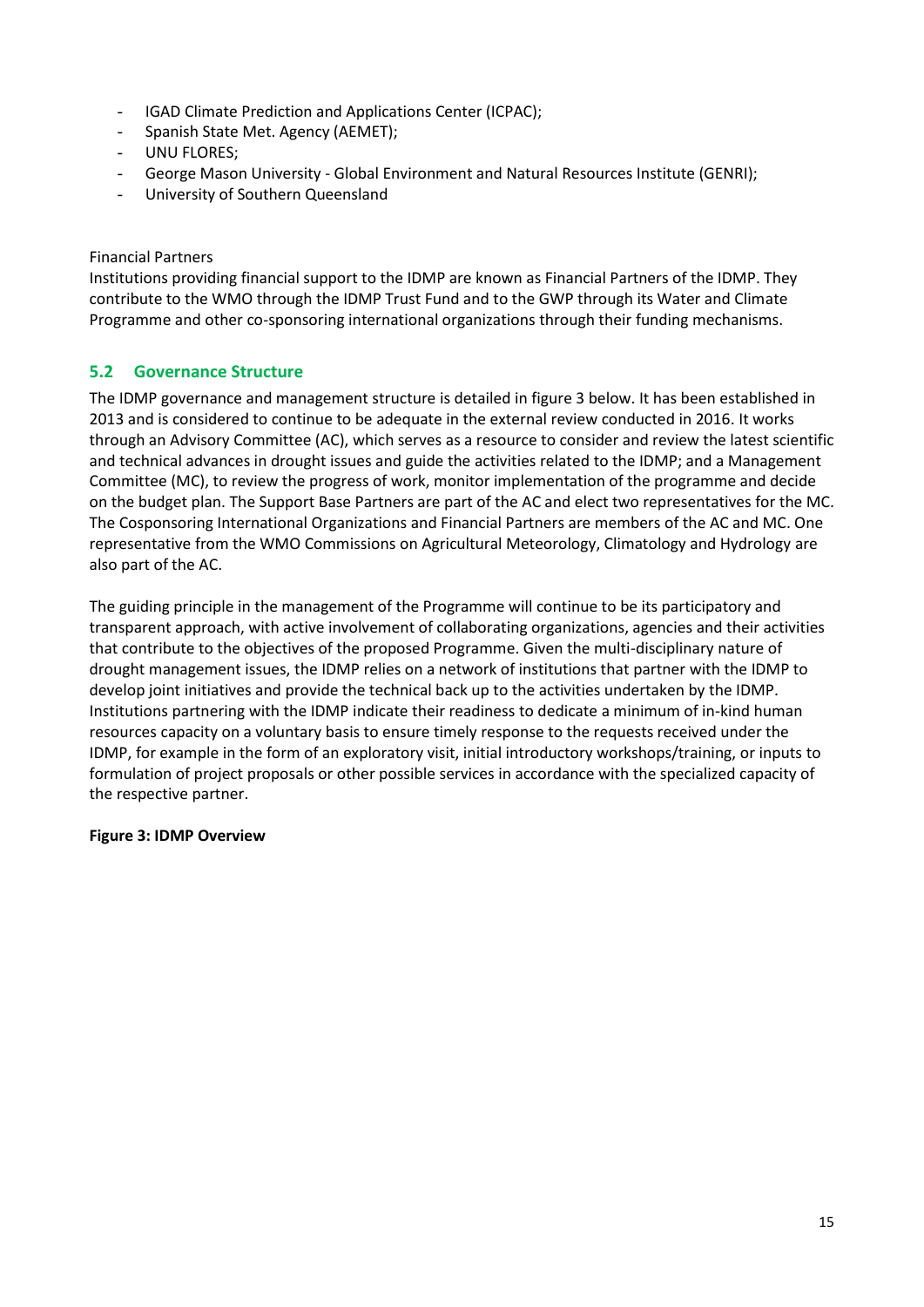

## <span id="page-15-0"></span>**6. Main Project Assumptions, Risks and Mitigation Measures**

| <b>Main Risks</b>                                   | <b>Possible mitigation measures</b>                 |  |  |
|-----------------------------------------------------|-----------------------------------------------------|--|--|
| Additional funding to cover IDMP work progamme      | Active donor mapping, outreach and link to high-    |  |  |
|                                                     | level political processes.                          |  |  |
| Reliance on continued strong partner engagement     | Ensure that the programme stays relevant and        |  |  |
|                                                     | provides added value to partners' activities        |  |  |
| Collaboration with relevant strategic and technical | Involve partners from the inception and continue to |  |  |
| institutions                                        | involve through planning, implementation,           |  |  |
|                                                     | programme review and reporting                      |  |  |
| Lack of time of Technical Support Unit to work on   | Currently 4 part-time staff (Head of Technical      |  |  |
| implementation and fundraising                      | Support Unit, Senior Programme Officer and          |  |  |
|                                                     | Communication Officer, Administrative Assistant)    |  |  |
|                                                     | working in TSU. Outreach to partners for            |  |  |
|                                                     | secondment and raising of additional resources to   |  |  |
|                                                     | employ personnel.                                   |  |  |

# <span id="page-15-1"></span>**7. Project Budget**

Budget is provided through GWP thematic funding and WMO regular and extra budgetary funds plus extra budgetary funds raised. From 2017 the NOAA Voluntary Contribution Programme is expected to fund the IDMP through its trust fund at WMO. One of the main costs is staff, included in Work Package 4, which ensures that the activities in the other Work Packages can be implemented.

**Table 1: Total Programme Budget**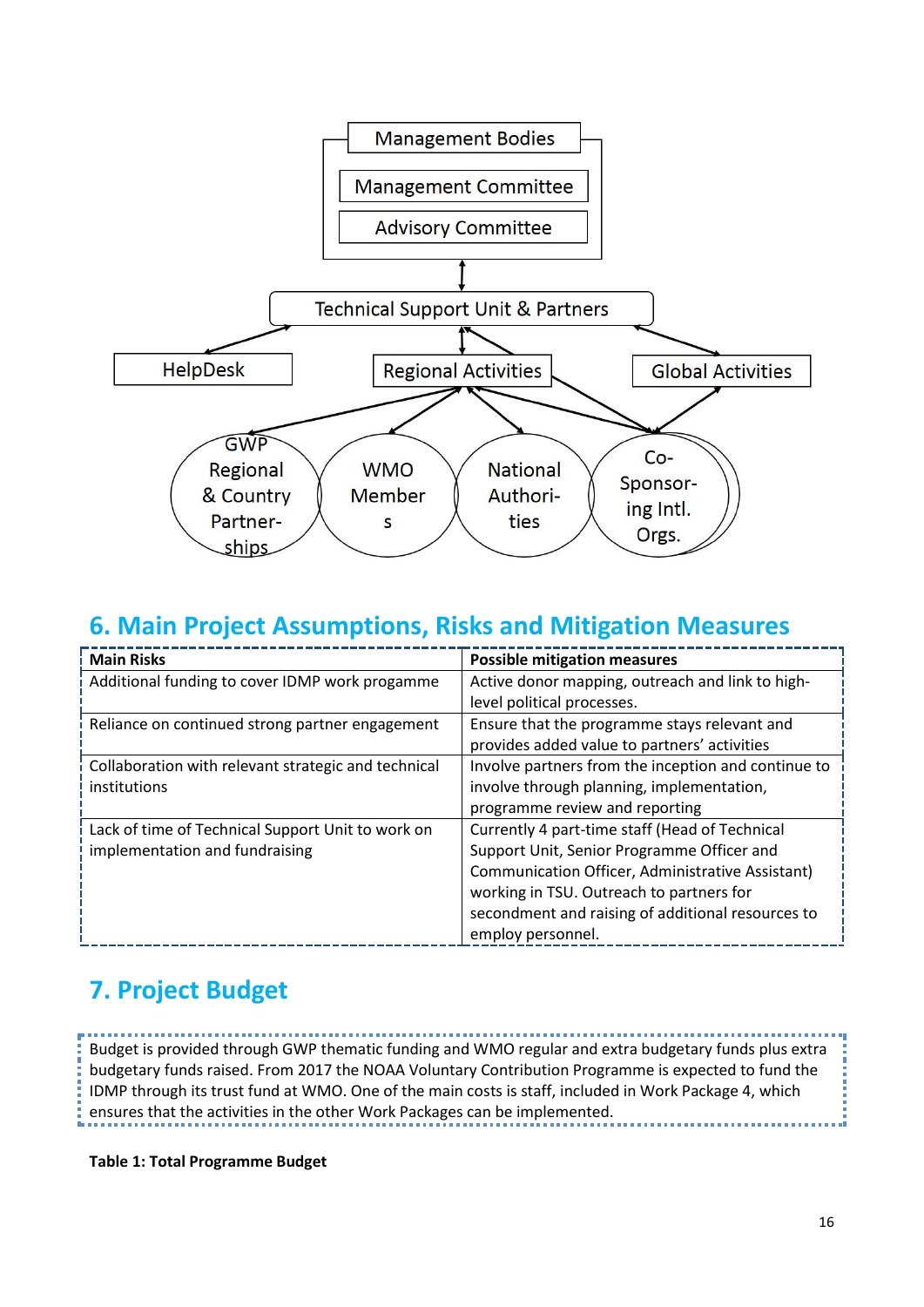| (EUR)                 | 2017    | 2018    | 2019    | <b>Total</b> |
|-----------------------|---------|---------|---------|--------------|
| <b>Work Package 1</b> | 30 000  | 50 000  | 70 000  | 150 000      |
| <b>Work Package 2</b> | 10 000  | 10 000  | 50 000  | 70 000       |
| <b>Work Package 3</b> | 50 000  | 70 000  | 70 000  | 190 000      |
| <b>Work Package 4</b> | 200 000 | 300 000 | 300 000 | 800 000      |
| <b>Total</b>          | 290 000 | 430 000 | 490 000 | 1 210 000    |